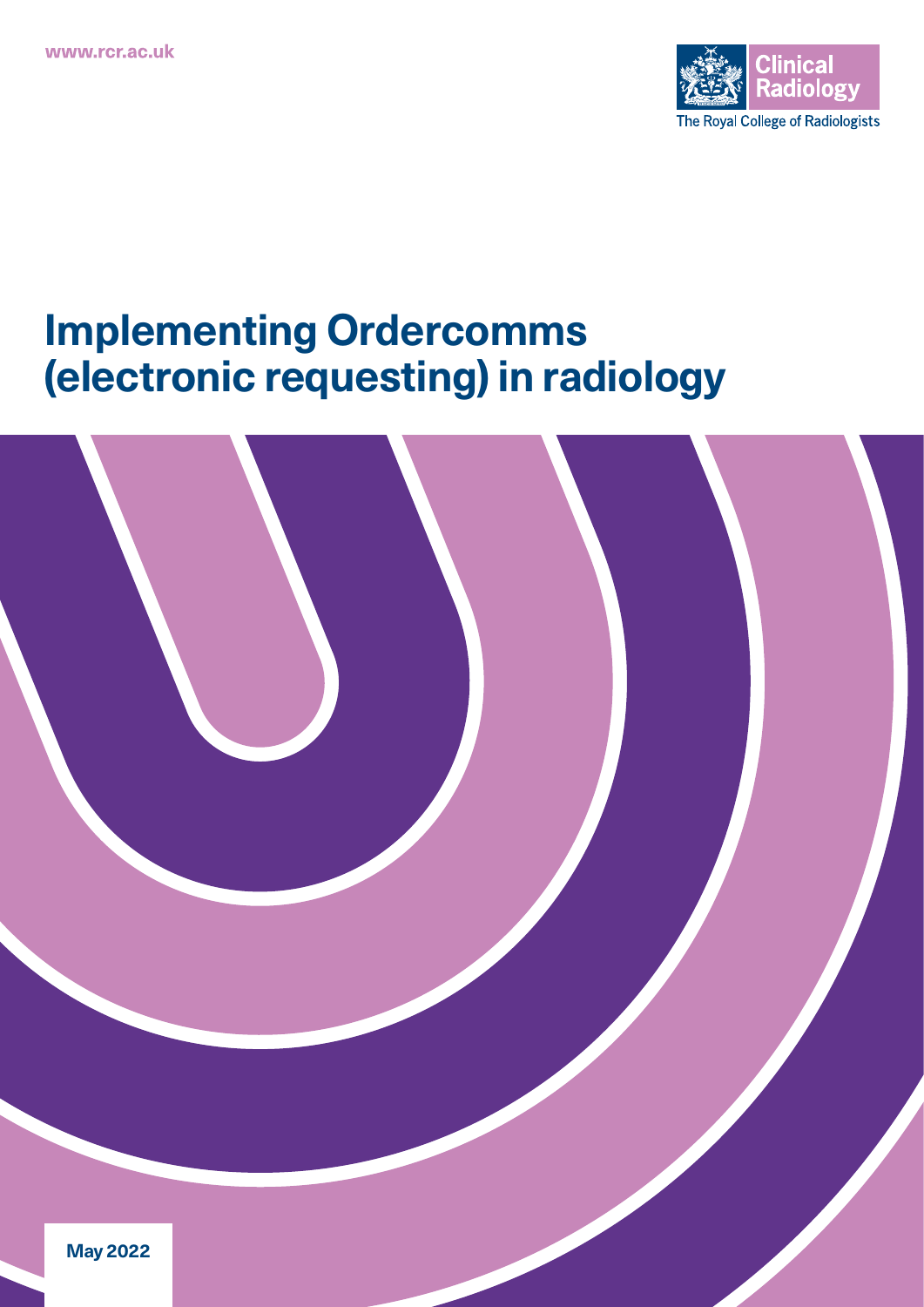# **Contents**

| <b>Summary</b>                                                                                                   | 3                 |
|------------------------------------------------------------------------------------------------------------------|-------------------|
| <b>Introduction</b>                                                                                              | 3                 |
| 1 Designing electronic 'request forms'                                                                           | 4                 |
| 2 Integration of Ordercomms, RIS and PAS                                                                         | 4                 |
| 3 Electronic requesting and IR(ME)R                                                                              | 5                 |
| <b>4 Planning and implementing Ordercomms</b>                                                                    | 6                 |
| <b>References</b>                                                                                                | 7                 |
| <b>Appendix 1 Additional information and dialogue</b><br>to optimise electronic requesting of radiology<br>exams | 8                 |
| <b>Appendix 2 Synchronisation of workflow status</b><br>and cancellation reasons                                 | $12 \overline{ }$ |
| Appendix 3 Patient data flows between IT systems                                                                 | 13                |
| <b>Appendix 4 Synchronisation of reference files</b><br>(look-up tables)                                         | 17                |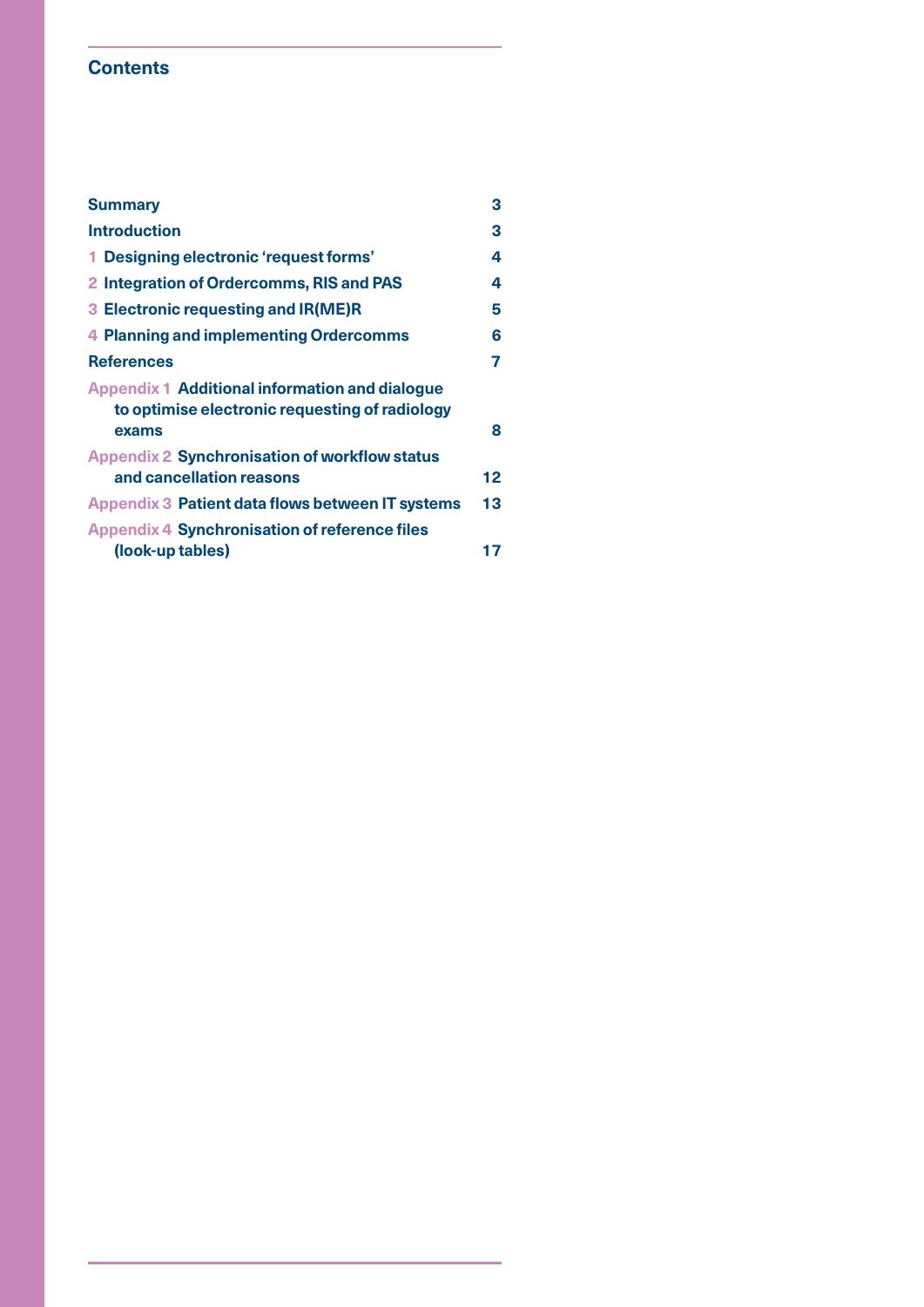<span id="page-2-0"></span>**Summary** The use of electronic requesting for diagnostic imaging tests continues to increase across the healthcare landscape. In order to maintain the core benefits of paperless requesting, build additional value for staff and patients, and avoid new risks, it is vital that radiologists and other radiology staff work closely with clinical and IT colleagues in the procurement, implementation and ongoing deployment of these systems and their interfaces with other hospital systems. Ease of use and fast, effective two-way communication between the referring clinician and the radiology department remain the core features for a successful implementation.

**Introduction** Electronic requesting systems are designed to enable clinicians to electronically request radiology procedures and receive electronic updates on the progress of their requests, replacing the need for conventional paper-based systems.

> The terms 'order communications' (Ordercomms, OC) are the terms commonly used for electronic requesting.

Ordercomms software should be designed in such a way as to support appropriate referral of patients for radiology tests and timely scheduling and reporting of the test.

The use of Ordercomms systems has become widespread with the roll-out of picture archiving and communication systems (PACS) and radiology information systems (RIS) across the NHS. There has also been increasing use of these systems in general practice to improve access to diagnostic imaging.

It is the responsibility of the requesting doctor and their clinical team to read and act upon the report findings as efficiently and quickly as possible.

The Ionising Radiation (Medical Exposure) Regulations (IR(ME)R) aim is to protect patients from the risk of harm when being exposed to ionising radiation. Responsibilities for the referrer include:

- § Be a registered healthcare professional
- Follow referral quidelines provided to them
- § Provide sufficient medical data to enable justification by the practitioner

### **Acknowledgements**

Many thanks to Dr Neelam Dugar for leading on the update of this document with input from the Radiology Informatics Committee.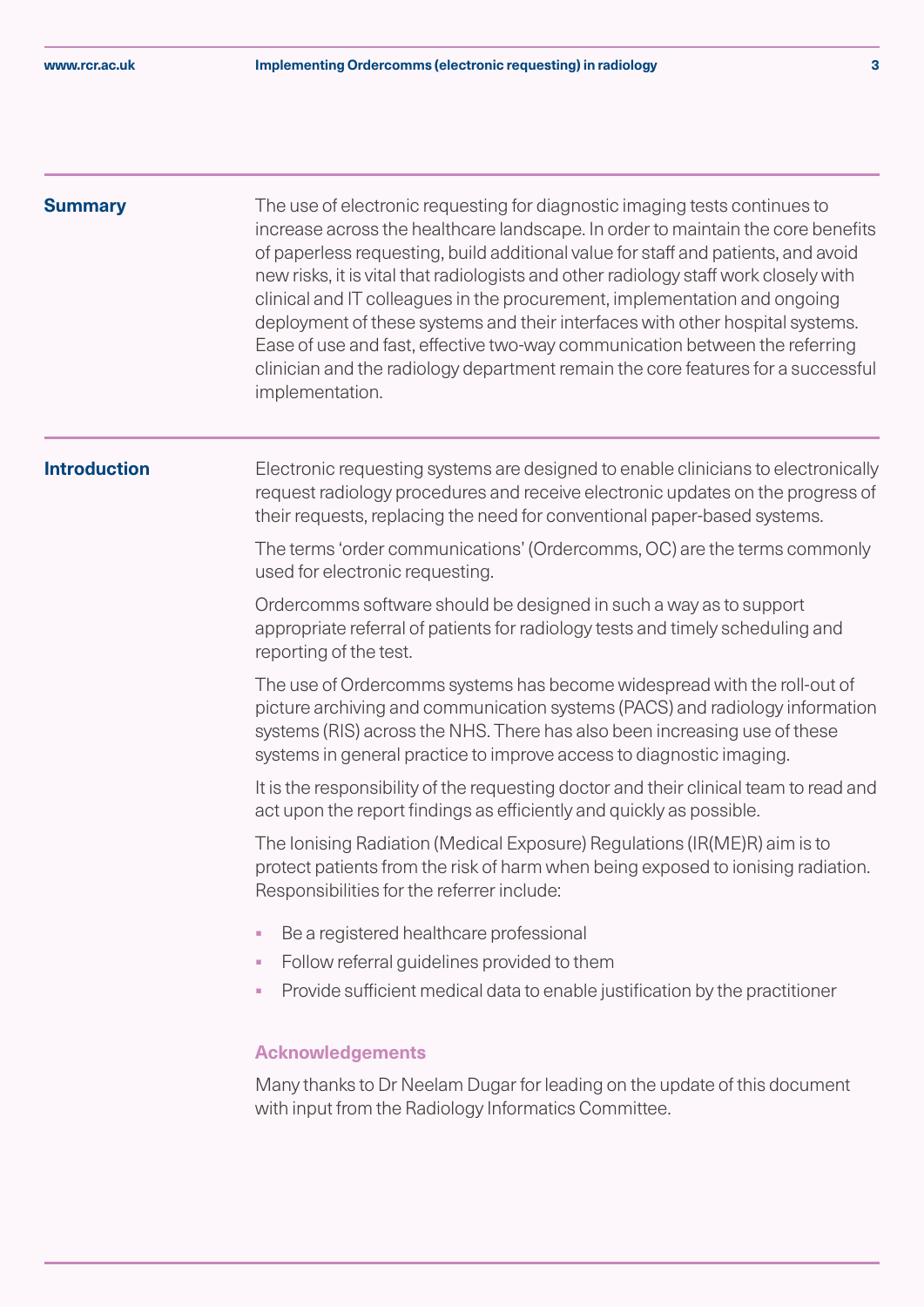# <span id="page-3-0"></span>**1 Designing electronic 'request forms'**

The first step in designing an electronic request pro forma is to ensure all the essential information is captured (as was possible on paper request forms). Engagement with referring clinicians (primary and secondary care) is an essential part of this design process.

Essential features include:

- Accurate patient identifier information and patient location
- § Collecting relevant clinical information
- § Include clinical priority of request
- § Making some fields compulsory.

Desirable features include:

- § Providing clinicians with decision support tools. For example, integration to The Royal College of Radiologists' *iRefer: Making the best use of clinical radiology* [\(www.irefer.org.uk\)](https://www.irefer.org.uk)
- § Access to the patient's electronic record and radiology examination history to avoid requesting duplicate or unnecessary examinations (maybe via a context link)
- § Pre-population of request fields based on information stored in the electronic patient record (such as patient location, principal diagnoses, allergies, recent blood results; for example, eGFR)
- Targeted information based on the user selection (for example, links to the relevant information leaflets)
- Necessary information required for particular tests (for example, safety information)
- § Alerts based on custom rules designed into the system (for example, if a duplicate examination request is made within a predefined interval).

# **2 Integration of Ordercomms, RIS and PAS**

The RIS is central to the vetting and scheduling of radiology requests. The Ordercomms should send the information seamlessly to the RIS system using a standard messaging format such as health level 7 (HL7) messaging standards, with little or no requirement for manual data entry within the RIS. The RIS in turn should be able to send HL7 message updates relaying the status of the request – for example, accepted, approved, scheduled, exam performed or reported.

**Unique identifiers (ID):** A prerequisite of any Ordercomms system integration is that a common unique patient identifier is used in both the requesting and the receiving system. With increasing networking and expectations that records can be shared between organisations, it is important that the NHS number is also an identifier along with an organisation-specific unique identifier (PAS ID in the NHS) in both systems.

**Patient data synchronisation:** In secondary and tertiary care, the patient administration system (PAS) usually provides the patient master index of **patient demographics** (name, date of birth, sex, address, PAS number, NHS number). It also holds the information regarding the **patient's location**, and their **responsible consultant** at a particular point of a clinical episode. It is mandatory that patient demographics and current location information are kept synchronised realtime between PAS, Ordercomms and RIS.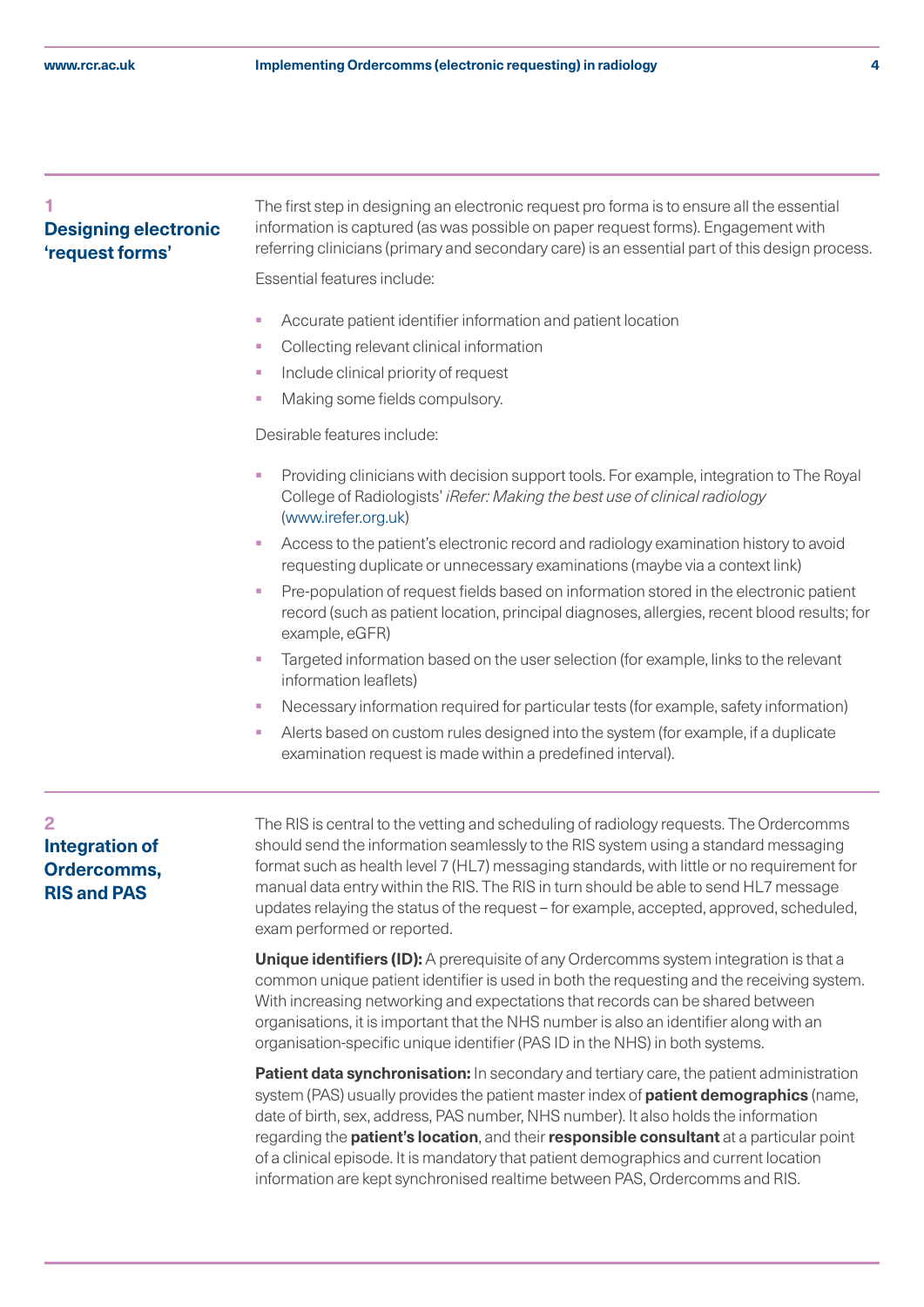<span id="page-4-0"></span>Hence for patient registrations, demographic updates and merges must be kept in sync using global standards such as health level 7 (HL7) ADT.

**Look-up table synchronisation (MFN-master file notification):** List of **referrers, reporters** and **patient locations** *(names of wards, outpatient departments, emergency departments and hospital sites)* are listed in look-up tables (or reference files) within healthcare IT systems, and that there is adequate administrative time to keep these lists up to date in the PAS. For safe patient care, it is vital that these lists are kept synchronised using global standards such as HL7 MFN (master file notification). Manual data entry carries risk of misaligned information and risk to patients. See Appendix 4.

**Status update synchronisation:** A feedback loop (status updates) is necessary to update the referrer as to the progress of the request using global standards such as HL7 ORM (order message) updates. See Appendix 2.

**Context links:** It is also desirable for the referrer and radiology staff to be able to access supplementary clinical information from the electronic patient record (EPR), relevant pathology results and clinical communications (clinic letters, discharge summaries and so on). This requires 'context links' from Ordercomms and RIS / PACS to other systems including EPR.

**Patient banner information** display should meet NHS standards in Ordercomms, RIS and PACS for patient safety.

# **3 Electronic requesting and IR(ME)R**

The *Ionising Radiation (Medical Exposure) Regulations 2017 (IR(ME)R)*<sup>1</sup> requires that employers have written procedures to enable identification of the referrer, operator and practitioner for any procedure using ionising radiation. Procedures for an electronic remote requesting system are similar to paper-based systems, but rely on a user's login credentials to identify the referrer, instead of a handwritten signature. The trust's procedures should ensure it is a disciplinary offence to request a procedure using someone else's login, just as it is to request a procedure on a pre-signed request card. The risk of this occurring can be minimised by optimising trust computer systems to reduce the number of passwords used and time taken to log out and in as a different user.

Electronic remote requesting systems can assist an employer in complying with the legislation by:

- § Restricting referrals to users with appropriate access privileges
- Name, contact information, and job role of the referrer clearly defined with each referral *(consultant, GP, doctor-SAS/trainee or non-medical referrer)*
- § Providing the referrer with recommendations concerning referral criteria for medical exposures, including radiation doses
- Ensuring the referrer provides the radiology department with required information to enable the practitioner to justify the procedure
- § Maintaining a log of all requested procedures for audit purposes.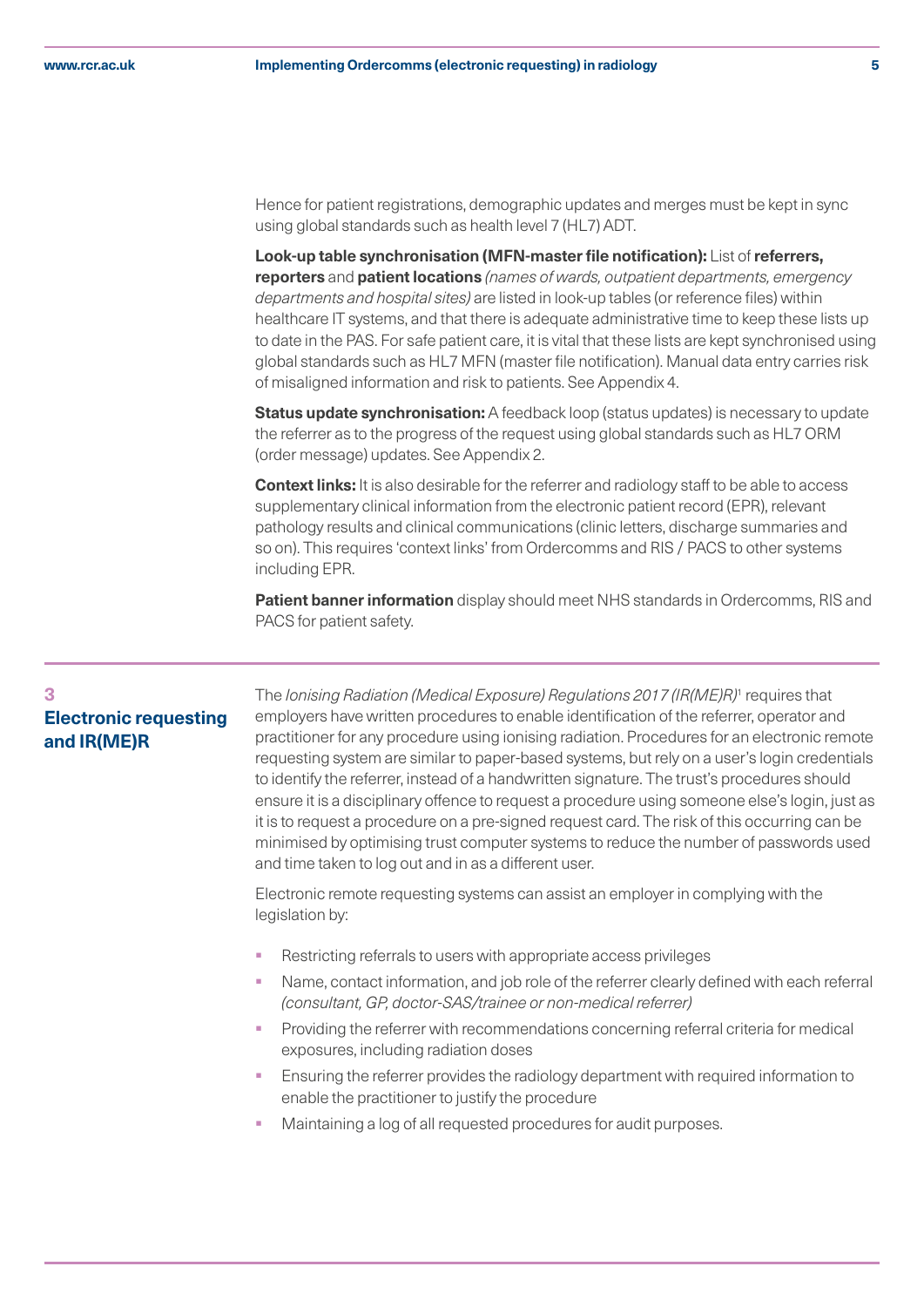### <span id="page-5-0"></span>**4**

# **Planning and implementing Ordercomms**

Ordercomms systems may be standalone or integrated with an EPR. The change from a paper-based system to remote electronic requesting enables the redesign of radiology services. Trusts implementing these systems should take the opportunity to process map their existing workflow and consider how the use of the technology can improve patient and staff experiences of the service. Options to consider include:

- § Ensuring clinicians (both primary and secondary care) have training and access to information and decision support tools (for example, iRefer) to help them request the most appropriate investigations.
- § Providing radiology staff with decision support tools (for example, iRefer) integrated to RIS to facilitate vetting and justification.
- Facilitating ease of access to EPR for radiology staff to check further clinical information, if needed.
- § Producing clear communication pathways (phone, electronic or meetings) for rediscussion of complex imaging requests.
- The radiology electronic requesting software can sometimes be integrated with other disciplines (for example, pathology, phlebotomy, microbiology). In these situations, it is important that all stakeholders are involved from the start of the process and any major differences in information handling between the specialties be identified.
- § Closing the loop: Ensure that the organisation has an IT system compatible with accepted standards that facilitates reading and tracking of radiology reports. The IT systems should also be capable of accepting failsafe alert notifications.<sup>2</sup> Any cancellations or rejected requests must be communicated to the referrer, with the reason for cancellation included.3

The involvement of radiologists in the deployment of these IT systems is of the utmost importance as the central role of diagnostic imaging in the delivery of healthcare increases.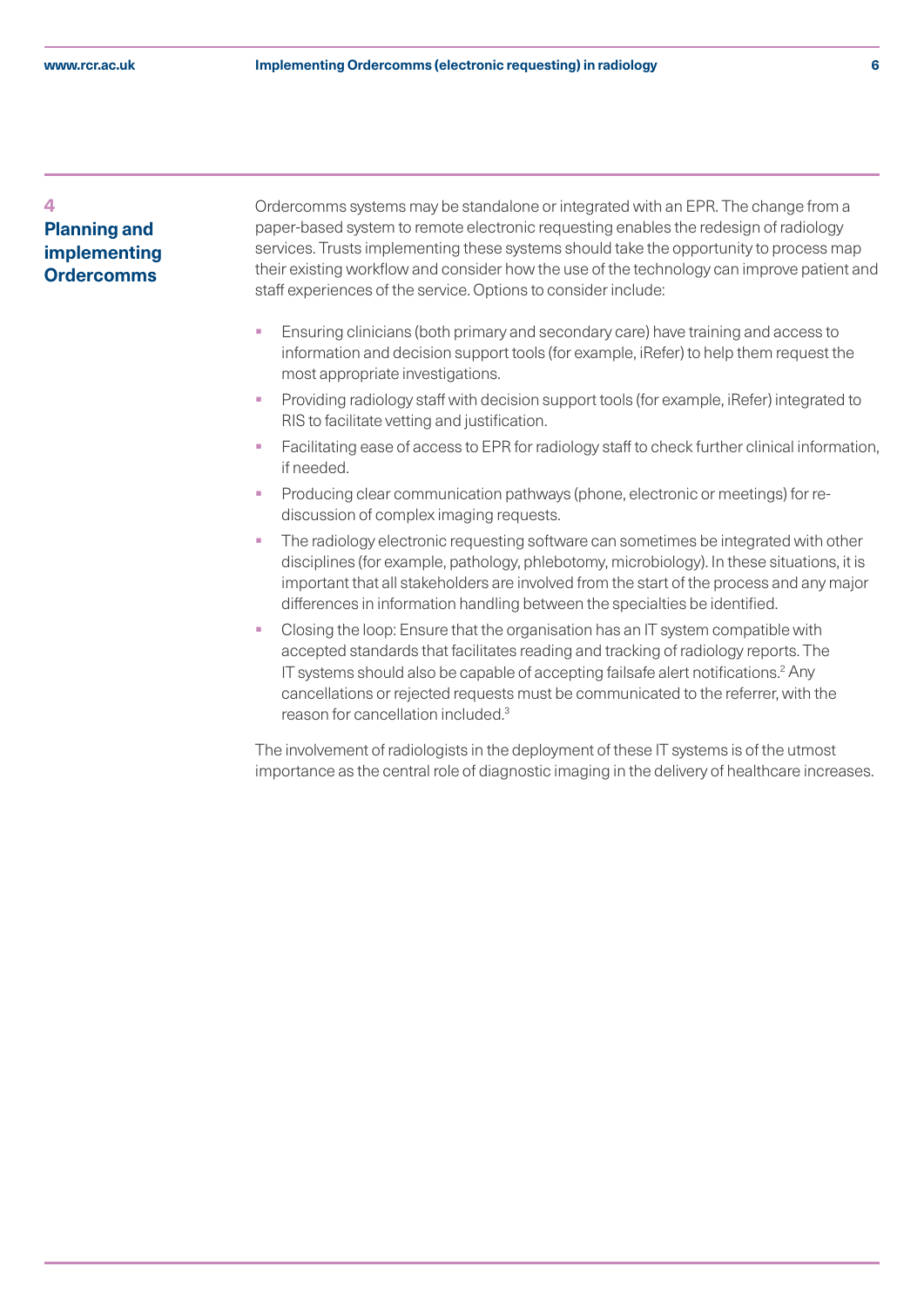#### **References**

- 1. Department of Health. *The Ionising Radiation (Medical Exposure) Regulations 2017 (together with notes on good practice).* [www.legislation.gov.uk/uksi/2017/1322/contents/made](https://www.legislation.gov.uk/uksi/2017/1322/contents/made)
- 2. The Royal College of Radiologists. *Standards for the communication of radiological reports and failsafe alert notification*. London: The Royal College of Radiologists, 2016. Ref No. BFCR(16)4. [www.rcr.ac.uk/publication/standards-communication-radiological-reports-and-fail-safe-alert](https://www.rcr.ac.uk/publication/standards-communication-radiological-reports-and-fail-safe-alert-notificat)[notification](https://www.rcr.ac.uk/publication/standards-communication-radiological-reports-and-fail-safe-alert-notificat)
- 3. The Royal College of Radiologists. *Vetting (triaging) and cancellation of inappropriate radiology requests.* London: The Royal College of Radiologists, 2021 [www.rcr.ac.uk/system/files/publication/](https://www.rcr.ac.uk/system/files/publication/field_publication_files/bfcr214-vetting-triaging-cancellation) [field\\_publication\\_files/bfcr214-vetting-triaging-cancellation-inappropriate-radiology-requests.pdf](https://www.rcr.ac.uk/system/files/publication/field_publication_files/bfcr214-vetting-triaging-cancellation)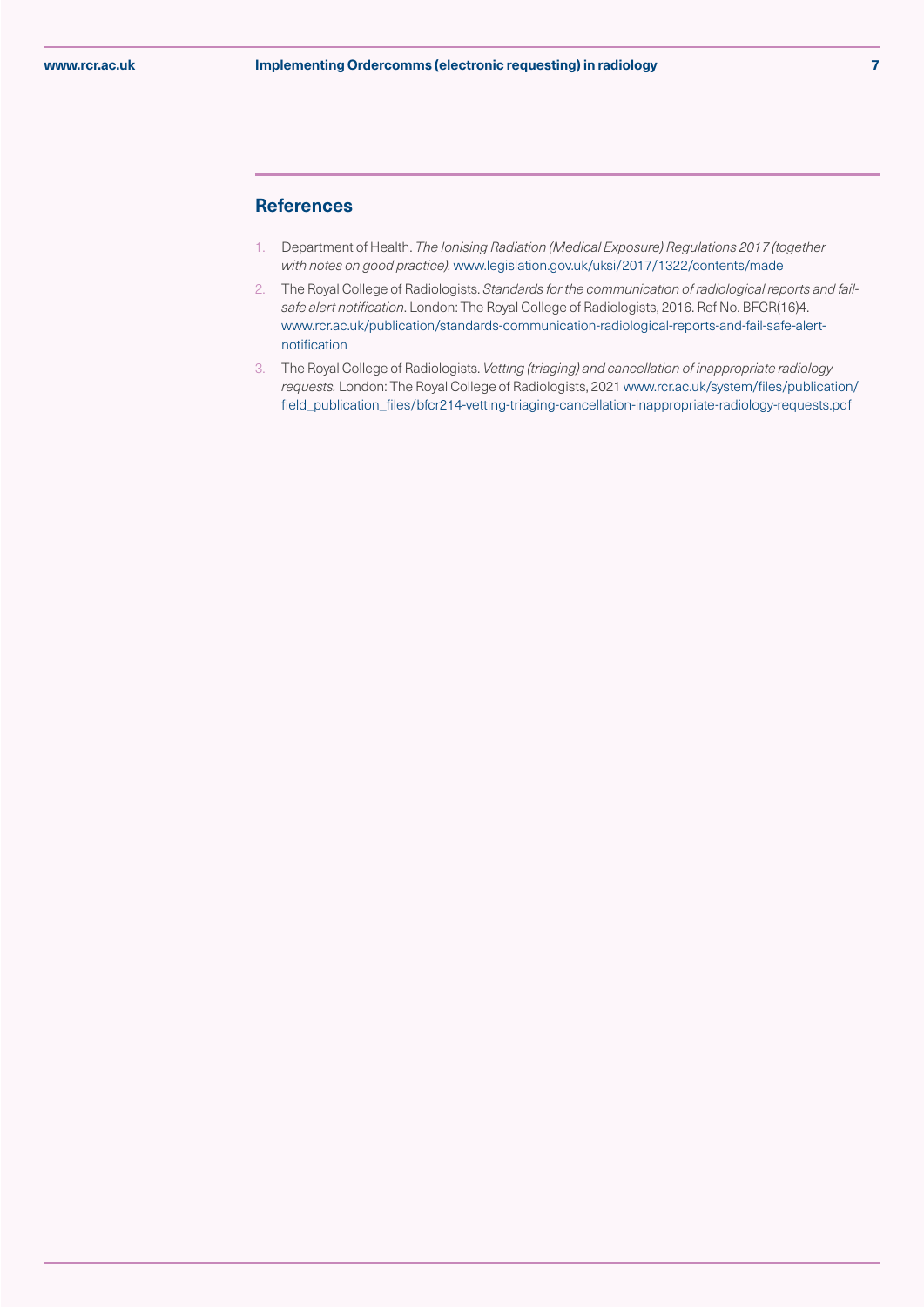# <span id="page-7-0"></span>**Appendix 1 Additional information and dialogue to optimise electronic requesting of radiology exams**

A Q&A must be configurable in any Ordercomms to enable a relevant questionnaire for the type of exam requested. Below is a sample set of questions to help initial implementation. *This list is by no means exhaustive, and local implementations should edit these and add other questions, as per local needs. It must be easy for radiologists to request additional questions to be added by system administrators, where needed, but questionnaires must be kept as short as possible and be used to collect clinically relevant information only. The temptation to collect management / tracking and audit information should be resisted.*

#### **I. 'Read by referrer' exams**

For example, plain X-ray requests for limbs post-fracture manipulation, fluoroscopy images in theatre, orthopantogram (OPT) and so on will have the following question.

#### **Report required (radiology)**

Is a report required? Yes/No

If 'no', a statement that the requesting doctor will record the result must be agreed.

## **II. Female and of childbearing age (For relevant exams only, all CT, MR, fluoroscopy, some plain X-rays, NM and so on)**

#### **Pregnancy (radiology)**

Is the patient pregnant? Yes/No

If 'yes', expected due date (EDD) DD/MM/YY. For MR exams, the following message will appear. 'Please discuss the need for an MR with a radiologist.'

#### **III. Inpatient/A&E examinations**

#### **Infection (radiology)**

Does the patient suffer from any infections which require barrier nursing? No/C difficile/ MRSA/Hepatitis A, B, C/HIV/COVID 19

#### **Mobility (radiology)**

Mobility? Chair/bed/trolley/portable imaging required (if possible)

#### **IV. Outpatient examinations**

#### **Transport (radiology)**

Transport required by patient: Own transport/medicar/ambulance

### **V. Questions for exams requiring iodinated IV contrast (CT with contrast, angiogram, intravenous urogram and so on)**

#### **Contrast-induced nephropathy risk assessment (Iodinated contrast exams only – not MR)**

What is the risk of contrast-induced nephropathy: Low/High/On Dialysis – so not relevant/ Up-to-date eGFR requested – RCR endorsed guidelines on use of iodinated contrast are: [www.ranzcr.com/search/ranzcr-iodinated-contrast-guidelines](https://www.ranzcr.com/search/ranzcr-iodinated-contrast-guidelines)

Suggest these are written in consultation with local renal service.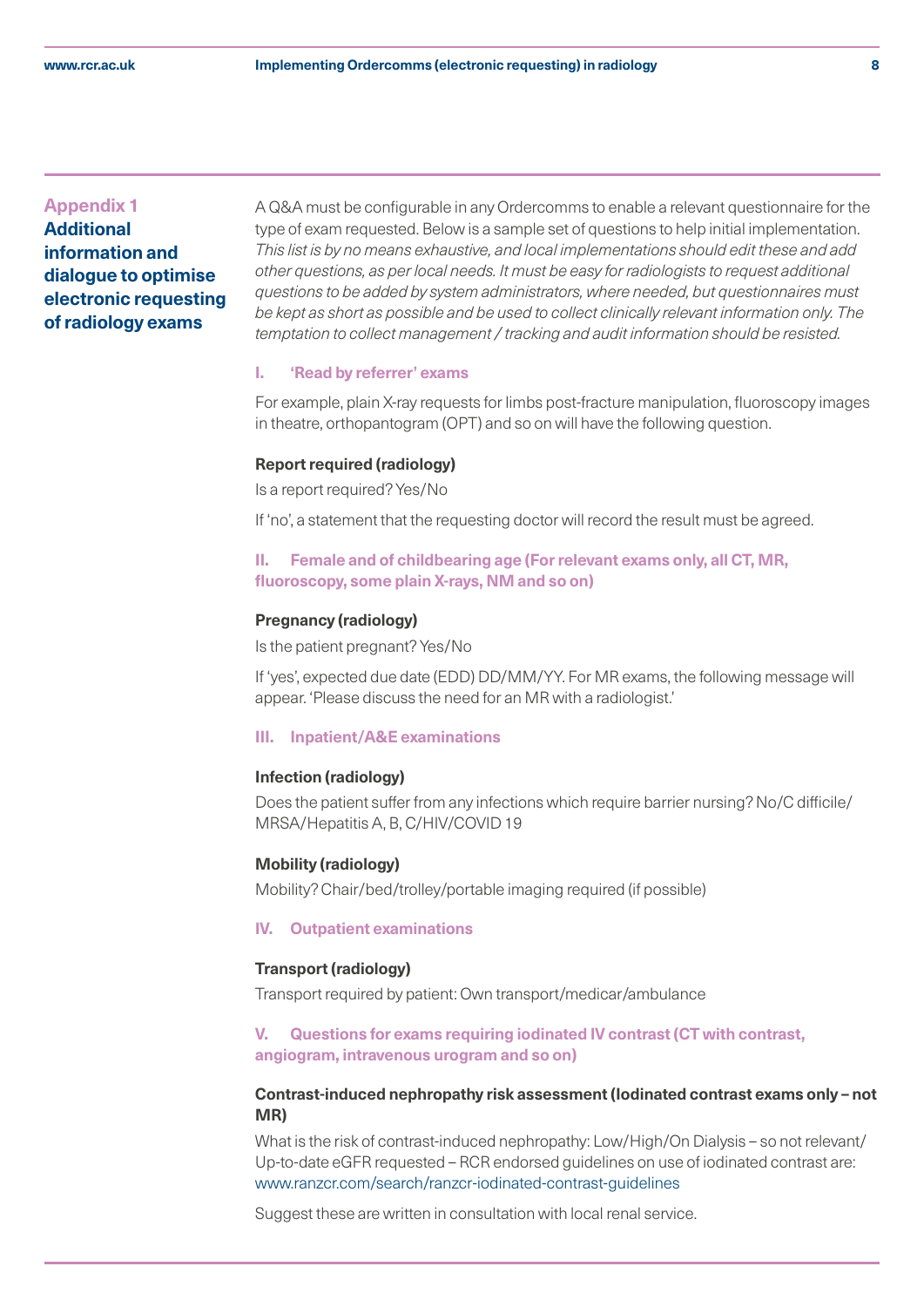#### **Diabetes (Iodinated contrast exams only – not MR)**

Is the patient diabetic? Yes/No

If 'yes', is the patient on: diet control, insulin, metformin or medication other than metformin?

If on metformin, please read the RCR endorsed guidance on this: www.ranzcr.com/search/ranzcr-iodinated-contrast-guidelines

#### **VI. Questions for MR exams**

#### **Contraindications to MR**

Does the patient have any electro-magnetic implants (which are MR hazards) such as?

- § Cochlear implants
- § Brain/nerve/bladder stimulator

#### Yes/No

If 'yes', patient cannot have an MR scan. Please discuss with radiologist regarding alternative test.

#### **Cardiac device information**

Does the patient have a cardiac pacemaker or defibrillator? Yes/No

*If they choose 'no*', let them proceed with the next question

*If they choose 'yes',* is the pacemaker/defibrillator

- MR conditional
- § MR unlabelled (*previously referred to as non-MR conditional*)

#### *If they choose 'MR conditional'*

Please provide details of the manufacturer and model of the generator and lead(s) and the device clinic where the patient is usually followed up (in the free text box below). Requests will not be accepted without this information. They can proceed with the next question if this field is completed.

*If they choose 'MR unlabelled' (previously referred to as non-MR conditional)*

Please discuss with consultant radiologist regarding potential available options for imaging this patient.

#### **Possible contraindication to MR – safety assessment required**

Does the patient have any possible contraindications to MR such as?

- § Intracranial aneurysmal clips
- § Retained shrapnel
- § Metallic prosthesis
- § Spinal rods
- § Heart surgery
- § Spinal surgery
- § Brain surgery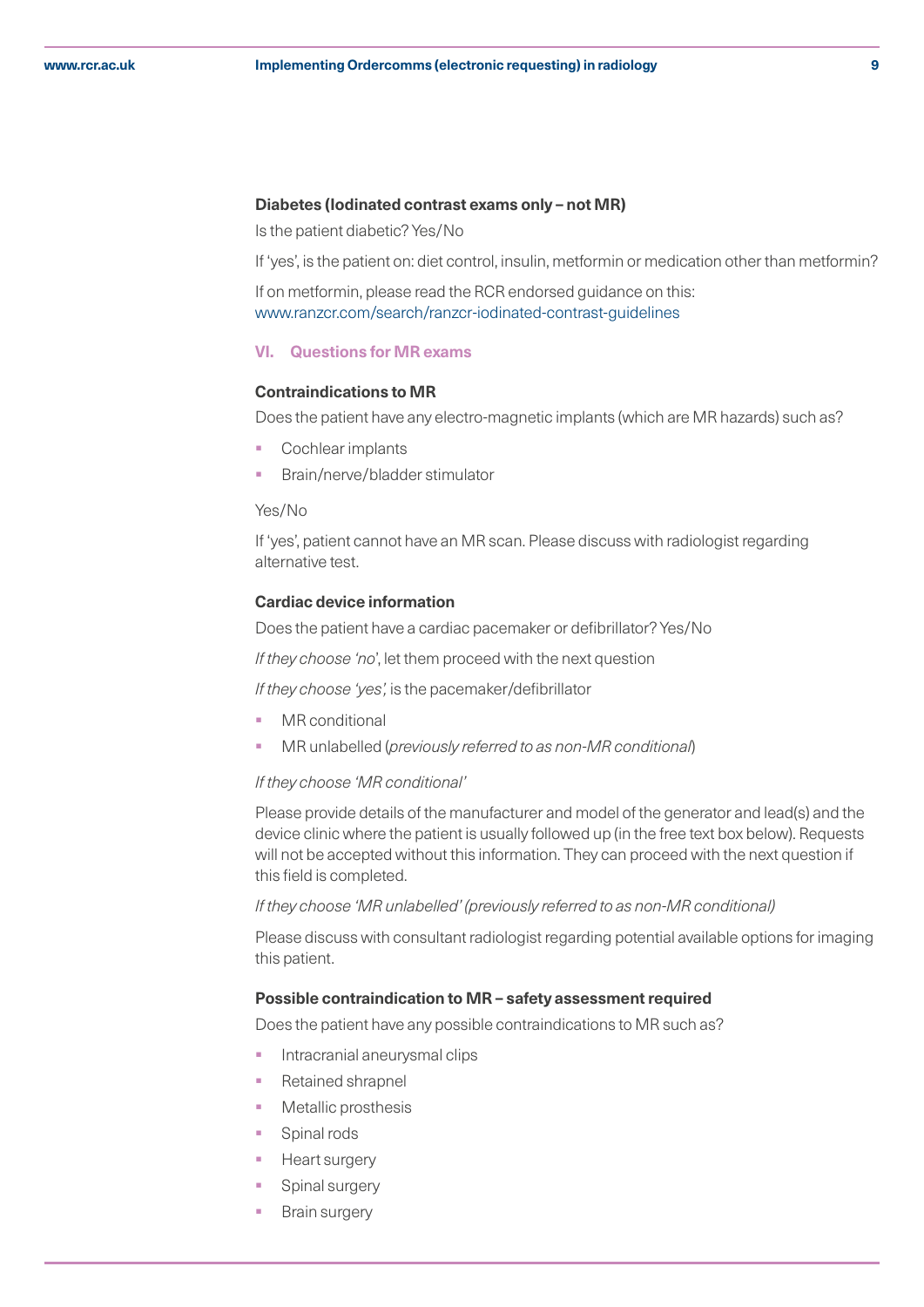- § Recent surgery
- § Shunts/vascular stents/vascular clips
- Others.

#### Yes/No

If 'yes', please provide details with date and type of procedure/implant. MR staff will do a safety assessment prior to MR.

#### **Metallic intra-orbital foreign body (MR hazard)**

Does the patient have any history of a metallic intraorbital foreign body? (Please take relevant occupational history such as welder and so on).

Yes/No

If 'yes', MR department will pursue with patient to ensure safety as per intraorbital foreign body policy for MR.

#### **Claustrophobia**

Is the patient claustrophobic? Yes/No

If 'yes', do you think the patient will require oral sedation or general anaesthetic (GA)? (They will need to choose one of the options).

- § *If they choose oral sedation, the following message will appear:* Please discuss with the MR department regarding prescribing the sedation for the patient, prior to the scan.
- § *If they choose GA, the following message will appear:* Please take relevant medical history and refer to Anaesthetic department for assessment.

#### **MR safety questionnaire reminder**

Please ensure that the patient fills in and signs the MR safety questionnaire. If the patient is unable to fill in/sign off a safety questionnaire, it is the responsibility of the referring doctor to sign it on behalf of the patient.

#### **Patient girth and MR**

Please ensure that the patient's maximum body circumference does not exceed (typically) 170 cm otherwise the patient will not fit in the MR scanner.

#### *Exam-specific girth and MR*

*(this will appear for certain exams like cervical spine/neck*)

Please ensure that the [body part requested] circumference does not exceed [measurement in cm] otherwise the patient will not fit in the MR [coil type] coil.

- § Maximum neck circumference = typically 45 cm
- § Maximum knee circumference = typically 60 cm
- § Maximum circumference for chest, pelvis, liver, MRCP, abdomen = typically 150 cm

#### *MR contrast (gadolinium)*

*(this will appear for all examinations that require gadolinium)*

The last eGFR was [ x ] on DD/MM/YY.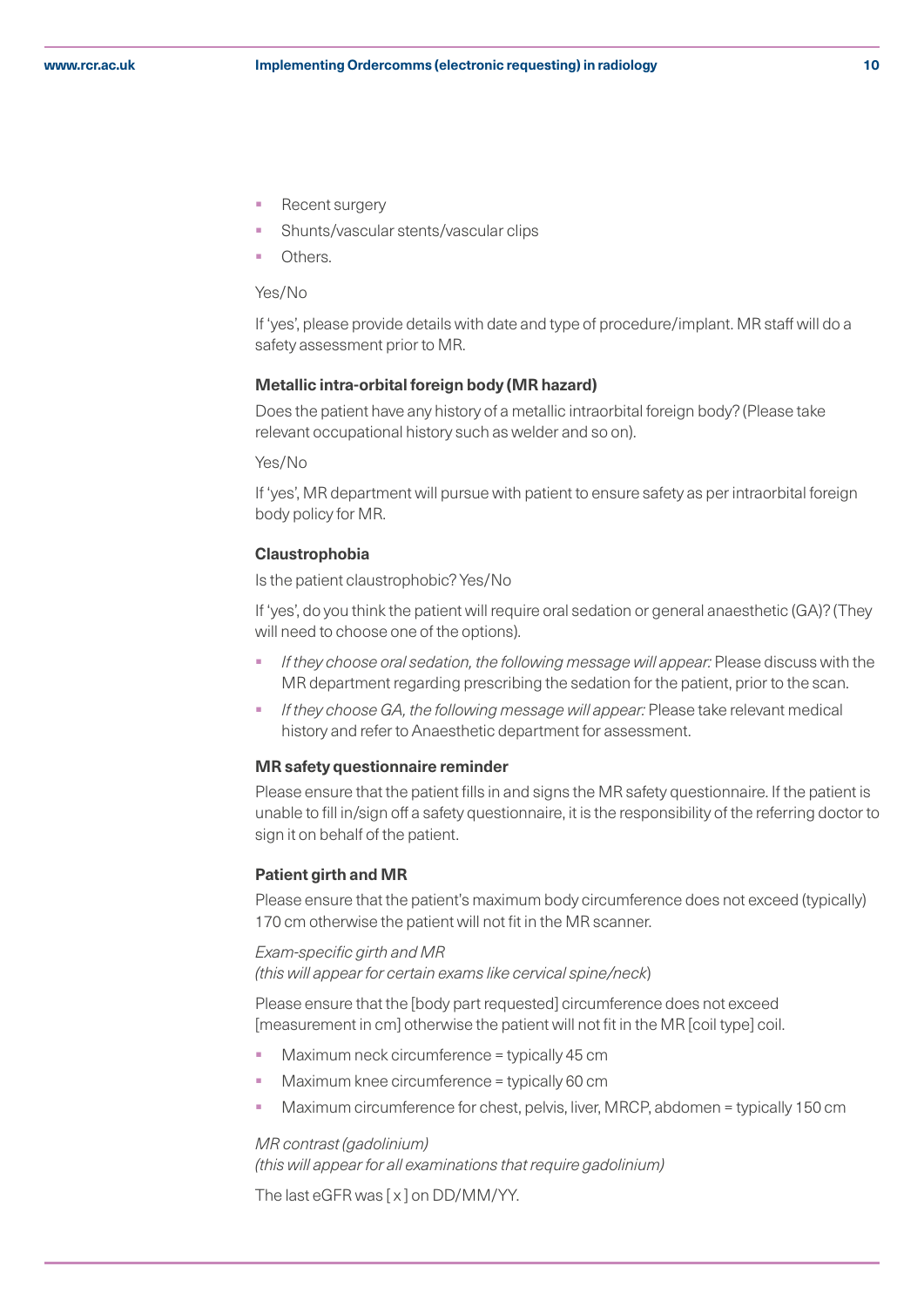Please read *'*[BFCR\(19\)4 - Guidance on gadolinium-based contrast agent administration to](https://www.rcr.ac.uk/publication/guidance-gadolinium-based-contrast-agent-administration-adult-patients)  [adult patients](https://www.rcr.ac.uk/publication/guidance-gadolinium-based-contrast-agent-administration-adult-patients)*'* in patients who:

- **•** Have impaired renal functions
- Are peri-operative liver transplant
- Are pregnant
- Are breastfeeding.

#### **VII. Alert for exams requiring bowel preparation (for example, CT colonography)**

#### **Bowel preparation alert**

Please ensure that the patient can tolerate bowel preparation.

#### **VIII. Reminder for exams needing consent form**

#### **Consent form reminder**

Please complete a consent form for this exam. Particular care with paediatric examination to ensure that consent is obtained from the right responsible adult.

#### **IX. Additional specific questions for interventional radiology procedures**

- Blood results: Hb, Plt, clotting, eGFR.
- Is patient on antiplatelet and/or anticoagulant therapy? Yes/No. If 'yes' please give details.
- **•** For angio (not biopsies) add diabetic question re iv contrast medium.
- Suitable for a daycase procedure?
- For some procedures consider asking clinical questions needed for mandatory registry data entry, for example, NVR.

#### **X. Communicable disease question**

For example, COVID 19 suspicion or confirmed.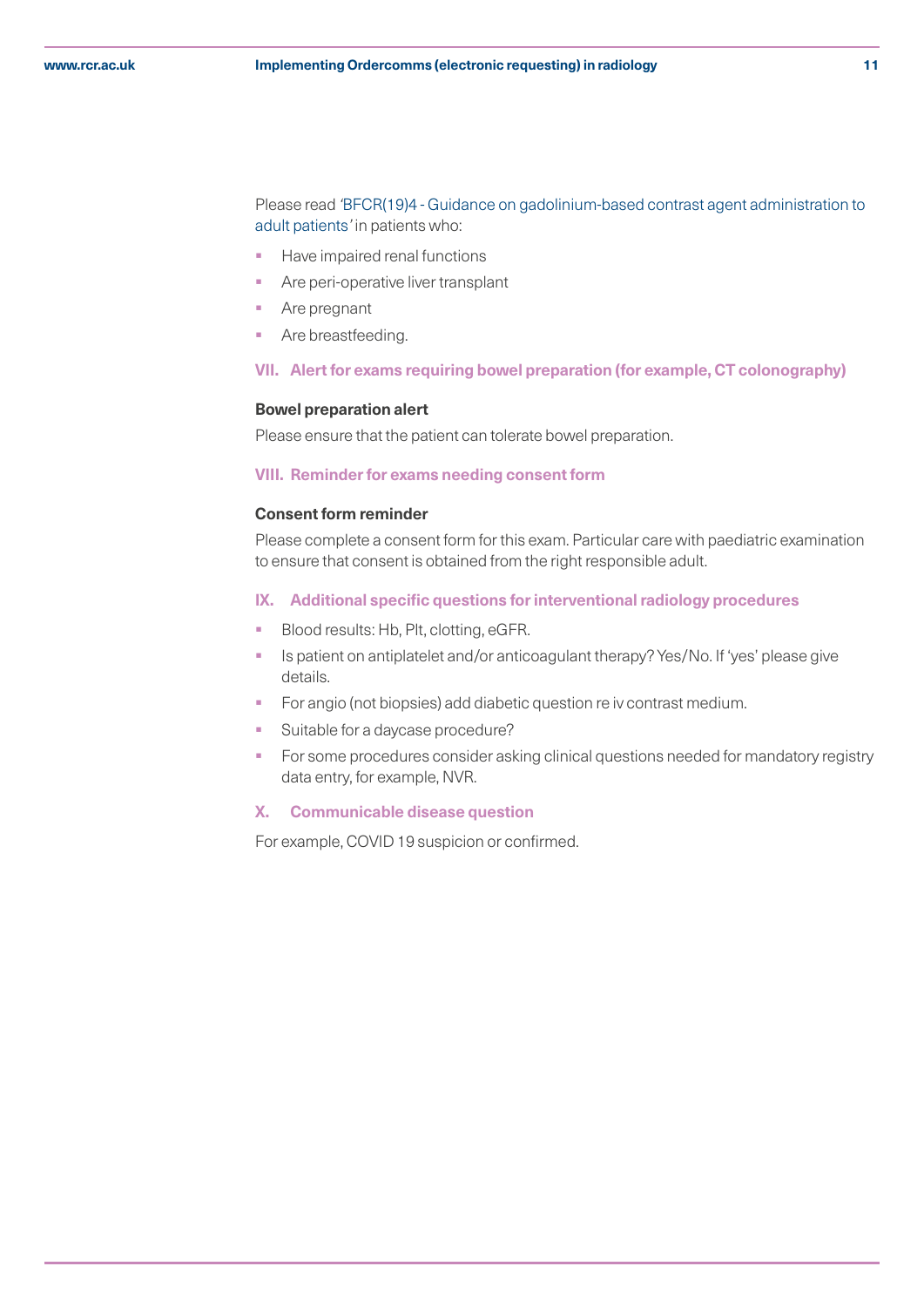# <span id="page-11-0"></span>**Appendix 2 Synchronisation of workflow status and cancellation reasons**

**Workflow status** is a very important field transmitted in HL7 messages between Ordercomms, RIS and PACS. This table must be included in Ordercomms, RIS and PACS. They will be transmitted in ORC 5 field.

- Requested (N)
- § In-vetting *(request sent for vetting in RIS)* IV
- $\blacksquare$  Vetted (justified) V
- § Held *(request held in RIS awaiting additional information and so on)* HD
- § Scheduled (or appointment given) SC
- Cancelled (with reason) CA
- § Arrived (in department) AR
- § Exam in progress (exam started) IP
- § Exam completed (CM)
- § Report dictated (RD)
- Unauthorised report (UR)
- § Authorised/verified report (F)
- Partial report available (A)

**Reasons for cancellations** of a radiology request will include:

- 1. Patient did not attend
- 2. Declined at vetting or justification process
- 3. Exam not performed by radiographer
- 4. Duplicate request
- 5. Other

Free text narrative for reason for cancellation must be allowed in RIS for proper communication with the referrer regarding why an exam was cancelled. It is transmitted in ORC 16 field of HL7 v2 message.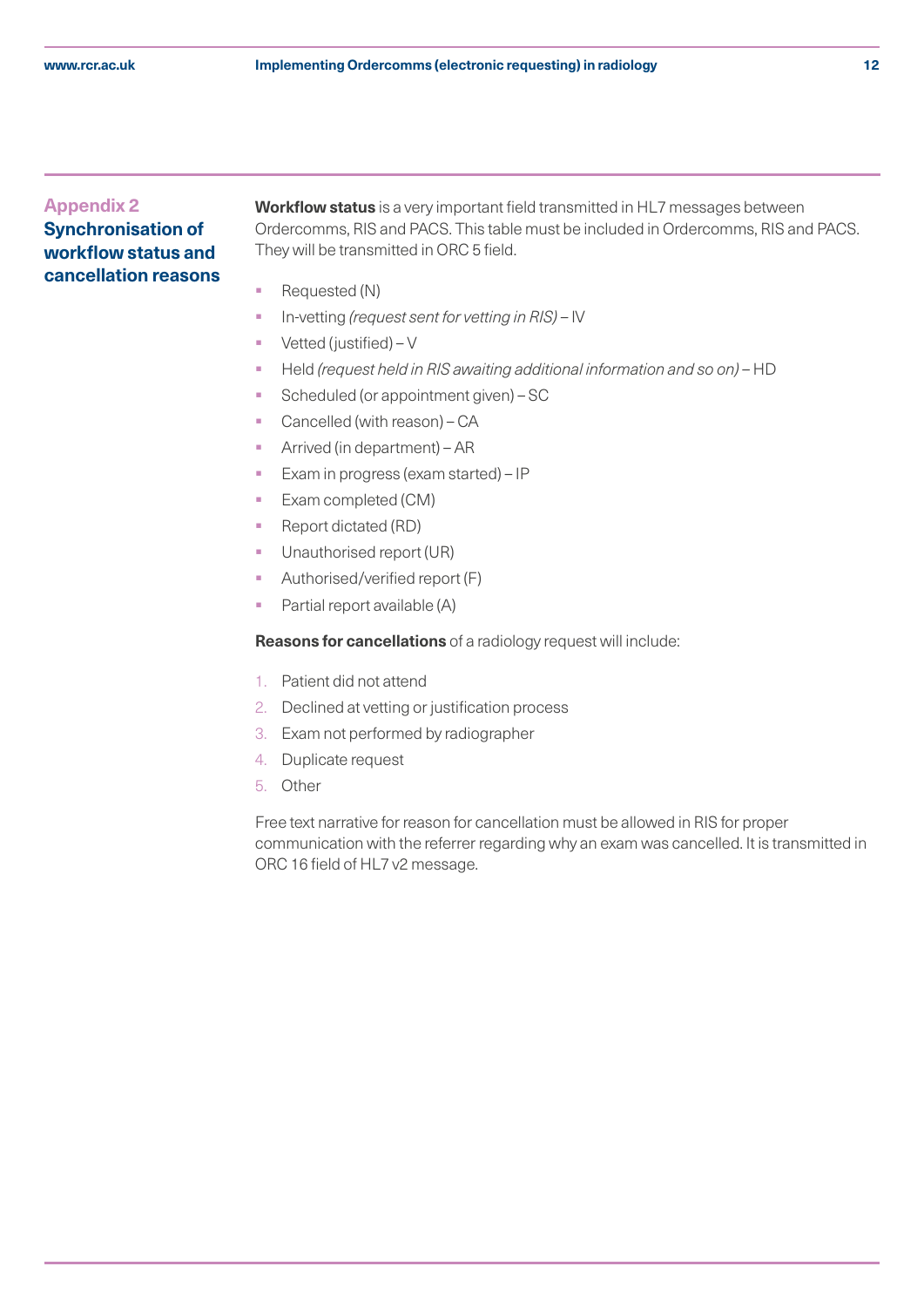# <span id="page-12-0"></span>**Appendix 3 Patient data flows between IT systems**

There are essentially three types of HL7 v2 messages radiology departments need to be aware of:

**HL7 ADT messages:** These messages provide demographic updates between healthcare IT systems. PAS systems will normally send out ADT messages to update any change in patient demographics or current hospital admission information (current location and current consultant) to recipient systems like RIS, Ordercomms and PACS.

**HL7 ORM messages:** These are order messages (electronic request) sent by Ordercomms to other systems – RIS, PACS, GP systems or EPR. Scheduling systems like RIS provide status update messages to all above systems via an ORM message update.

**HL7 ORU messages:** These are result messages containing the radiology report sent by the RIS to other systems like EPR, PACS and GP systems.

HL7 ADT messages from PAS will update the following information on Ordercomms, RIS and PACS. The below information is normally displayed on the patient banner of IT systems.

- § Patient demographics (name, date of birth, sex, PAS number, NHS number, address)
- § Current patient location *(if patient is admitted to hospital this refers to the ward location – otherwise it is blank)*
- § Current responsible clinician *(if patient is admitted to hospital this refers to the consultant responsible for the inpatient episode – otherwise it is blank)*

HL7 ORM messages are transmitted from Ordercomms to the RIS and PACS and contain the following information:

- Clinical history
- Exam code and description (NICIP code and description list)
- Clinical priority (at time of request)
- § Status (ie, workflow status as per Appendix 2)
- Requesting responsible consultant/GP/clinician
- Requesting specialty (using main speciality code in NHS Data Dictionary)
- Name of requester
- § Grade of requester (job role as per NHS Data Dictionary)
- Contact number of requester
- § Patient location (where the *patient will be* when the exam is scheduled)
- Patient category (NHS, private, medicolegal or other)
- Date of request made
- Any associated Q&A relevant from Appendix 1

\*Patient location – where the *patient will be* when the exam is scheduled. The distinction between 'requesting' versus 'current patient' location must be understood. For outpatient, GP or daycase requests, the radiology department will send the appointment details to the patient's home. Whereas for inpatient or A&E location they will ring the ward or A&E. The radiology department will also check on the morning of the exam, to see if current location has changed (ie, whether the patient has recently been admitted to the hospital) at the day of exam.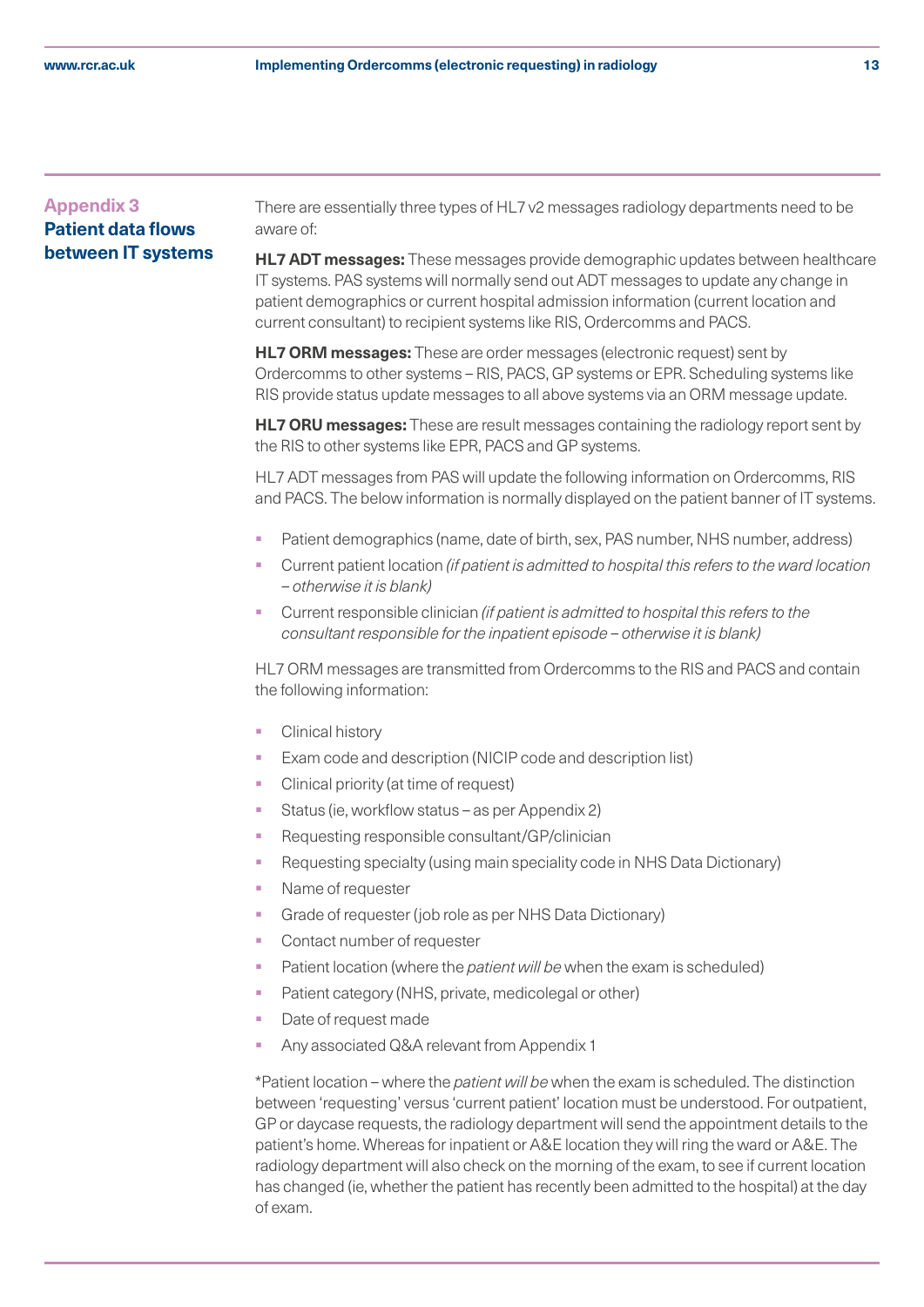Below is a table of the segments and fields which contain the clinical information transmitted in HL7 messages.

| <b>NHS clinical terminology</b>                                                                                      | <b>HL7 segment and field</b>                                         |
|----------------------------------------------------------------------------------------------------------------------|----------------------------------------------------------------------|
| <b>Patient Name</b>                                                                                                  | PID:5                                                                |
| Patient Date of Birth                                                                                                | PID:7                                                                |
| Patient Gender                                                                                                       | PID:8                                                                |
| <b>Patient Address</b>                                                                                               | <b>PID:11</b>                                                        |
| NHS/CHI Number (National ID)                                                                                         | PID:3.1 (NHS No.)<br>PID:3.4 (NHS – assigning authority)             |
| PAS ID (Hospital ID)                                                                                                 | PID:3.1 (PAS No.)<br>PID:3.4 (assigning authority - NHS ODS<br>code) |
| Current patient location (if patient is<br>admitted to hospital - otherwise it is<br>blank)                          | PVI:3 (Assigned Patient Location)                                    |
| Current responsible clinician (if patient<br>is admitted to hospital - otherwise it is<br>blank)                     | PV1:7 (Attending Physician)                                          |
| Patient Location* (where the patient<br>will be when the exam is scheduled for<br>appointment details to be sent to) | ORC:13.1 (Location Code)<br>ORC:13.9 (Location Name)                 |
| Patient Location Type (Inpatient,<br>Daycase, Outpatient, GP, A&E and Other)                                         | ORC:13.6<br>Or<br>PV1:2 (Patient Class)                              |
| <b>Clinical History</b>                                                                                              | NTE:3                                                                |
| Exam code and description (NICIP Code<br>and Description list)                                                       | OBR:4                                                                |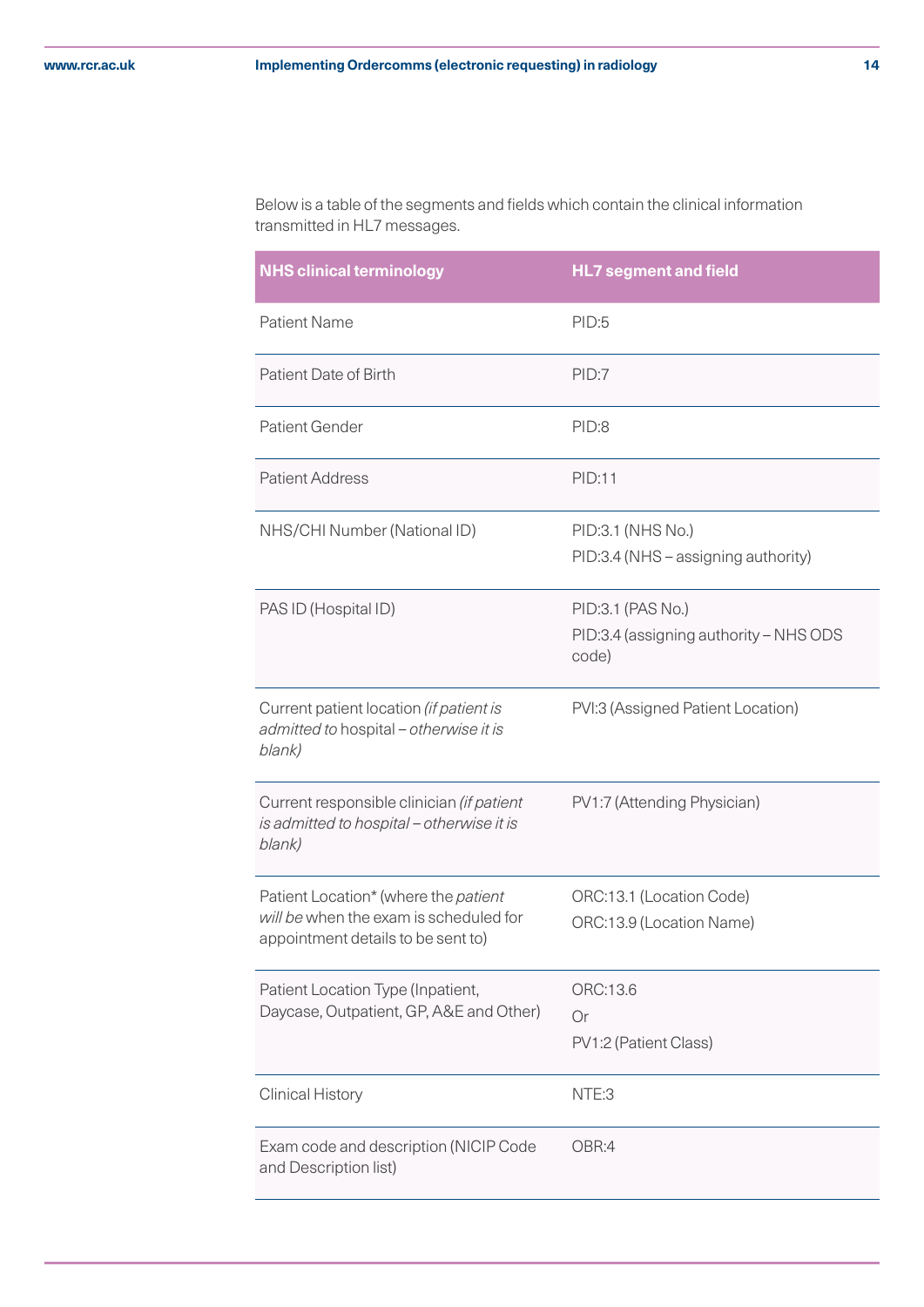| <b>NHS clinical terminology</b>                                                                      | <b>HL7</b> segment and field   |
|------------------------------------------------------------------------------------------------------|--------------------------------|
| Clinical Priority (at time of request) -<br>Urgent, Routine and 2WW                                  | ORC:7.6 or OBR:27.6            |
| Workflow Status (As per Appendix 2)                                                                  | ORC:5 (as per Appendix 2 list) |
| Requesting responsible consultant/GP/<br>clinician (Name)                                            | ORC:12.2 and 12.3              |
| Requesting responsible consultant/GP/<br>clinician (GMC No. or other ID)                             | ORC:12.1                       |
| Requesting responsible consultant/GP/<br>clinician (Job Role)                                        | ORC:12.5                       |
| Requesting specialty (using main<br>speciality or treatment function code in<br>NHS Data Dictionary) | ORC:12.7                       |
| Requester (Name)                                                                                     | ORC:10.2 and 10.3              |
| Requester (national ID-eg, GMC number)                                                               | ORC:10.1                       |
| Grade of Requester (Job Role as per NHS<br>Data Dictionary)                                          | ORC:10.5                       |
| Contact number of requester                                                                          | <b>ORC:14</b>                  |
| Patient Category (NHS, Private,<br>Medicolegal or Other)                                             | PV1:18                         |
| <b>Request Date and Time</b>                                                                         | ORC:9                          |
| Appointment Date and Time                                                                            | ORC:7.3 or OBR:27.3            |
| Associated Q&A at the time of Request<br>(Appendix 1)                                                | <b>OBX Segment</b>             |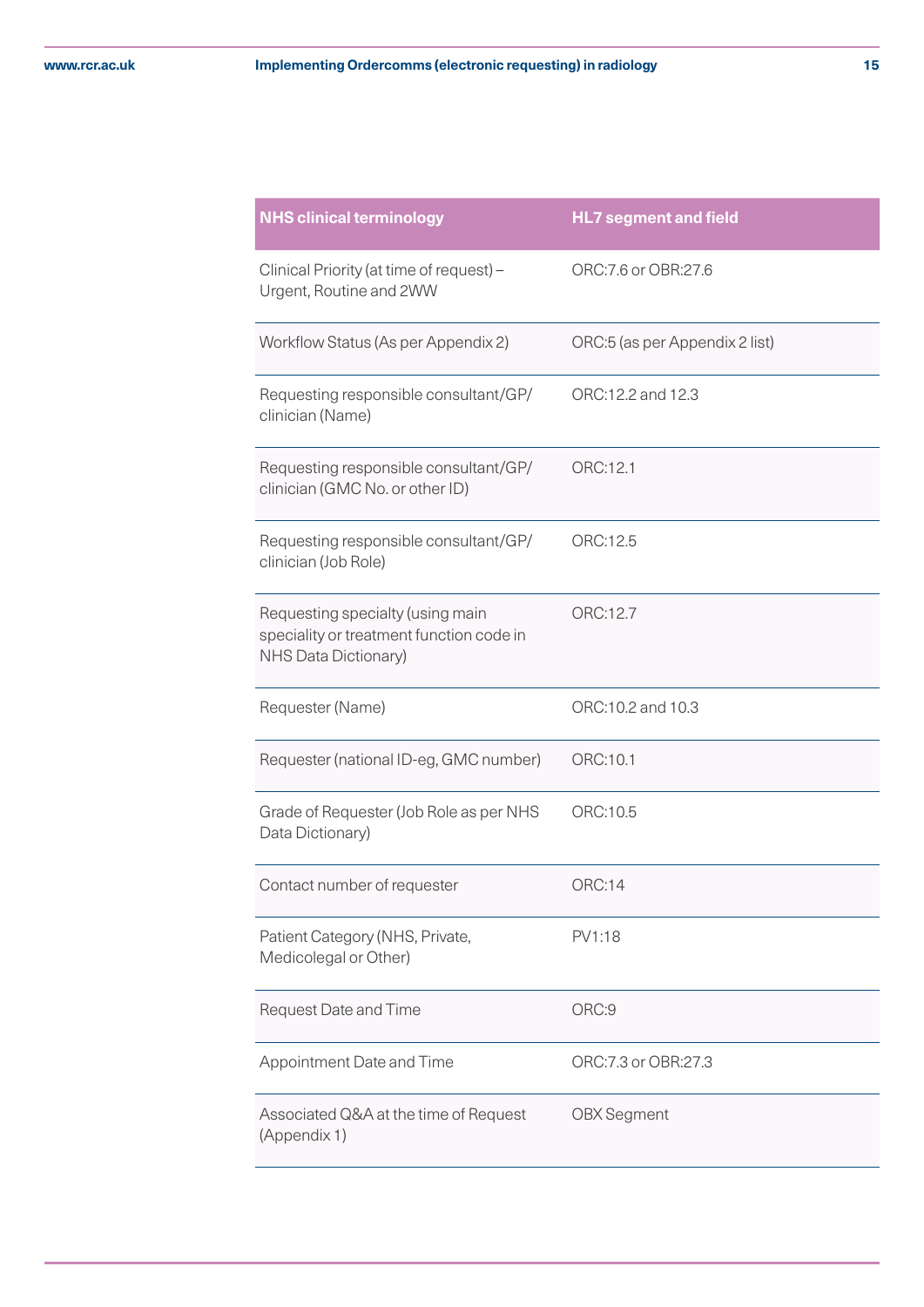| <b>NHS clinical terminology</b>                                                     | <b>HL7 segment and field</b>                                          |
|-------------------------------------------------------------------------------------|-----------------------------------------------------------------------|
| Reason for Cancellation                                                             | ORC:16                                                                |
| Person Cancelling the Exam (Actioned<br>By)                                         | ORC:19.1 (ID - GMC no./other)<br>ORC:19:2 and 19.3 (Surname and Name) |
| Unique Order No. (generated by<br>Ordercomms)                                       | ORC:2 and OBR:2                                                       |
| Group Order No. (generated by<br>Ordercomms to order two or more exams<br>together) | ORC:4                                                                 |
| Accession No. (generated by RIS)                                                    | ORC:3 and OBR:3                                                       |
| Visit No. - for scheduling two or more<br>exams together (generated by RIS)         | PV1:19                                                                |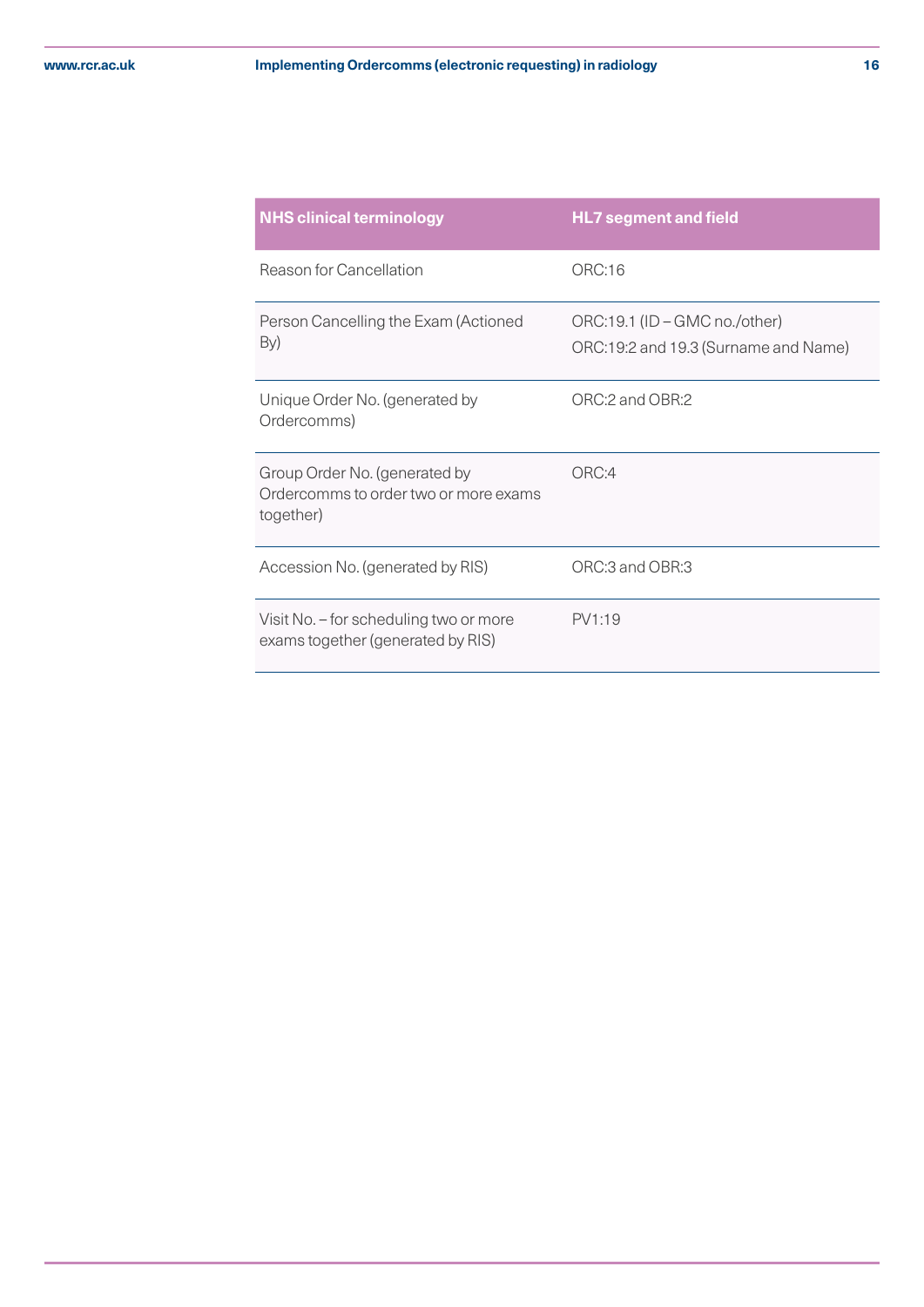# <span id="page-16-0"></span>**Appendix 4 Synchronisation of reference files (look-up tables)**

#### **Master file notification (HL7 standard)**

In healthcare IT systems there is often a set of common reference files used by one or more application systems. Such files are called 'master files'.

Some common examples of master files used in radiology include:

- 1. Staff and health practitioner master file.
- 2. Location (ward and clinic) master file.

These common reference files need to be synchronised across the various applications at a given site. The master file notification (MFN) message provides a way of maintaining this synchronisation by specifying a standard for the transmission of this data between applications.

In many implementations, one application system will 'own' a particular master file such as the staff and practitioner master file. The changes (for example, adds, deletes or updates) to this file are made available to various other applications on a routine basis. In the context of Ordercomms implementation, the MFN message from HL7 provides a way of automatically synchronising consultants, GPs and ward/clinic locations look-up tables/reference files between PAS, RIS and Ordercomms. This reduces the need for manual processes for updating information on RIS and Ordercomms.

HL7 v2 messages use segments and fields for communication. MFN messages will contain the following segments:

- **MSH segment:** defines the intent, source, destination, and some specifics of the syntax of a message.
- **EVN segment:** is used to communicate necessary trigger event information to receiving applications. (M02 and M05 for MFN).
- § **MFI (master file identification) segment:** identifies the master file being updated, as well as the initial and requested dates for 'file-level' events (such as 'replace file').
- **MFE (master file entry) segment:** carries the record-level event code (such as add, update and so on), the initial and requested dates for the event, and the record-level key identifying the entry in the master file.
- § **STF (staff identification) segment and PRA (practitioner detail) segment:** contains personnel information. STF and PRA segments are present only with a M02 trigger event.
- **LOC (location identification) segment:** present only with a M05 trigger event.

#### **EVN – Event Segment**

Field 1 – M02 (used for staff/practitioner master file) or M05 (used for location master file)

#### **MFI – Master File Identification Segment**

- § Field 1 Master File Identifier
	- LOC Location Master File
	- STF Staff Master File
	- PRA Practitioner Master File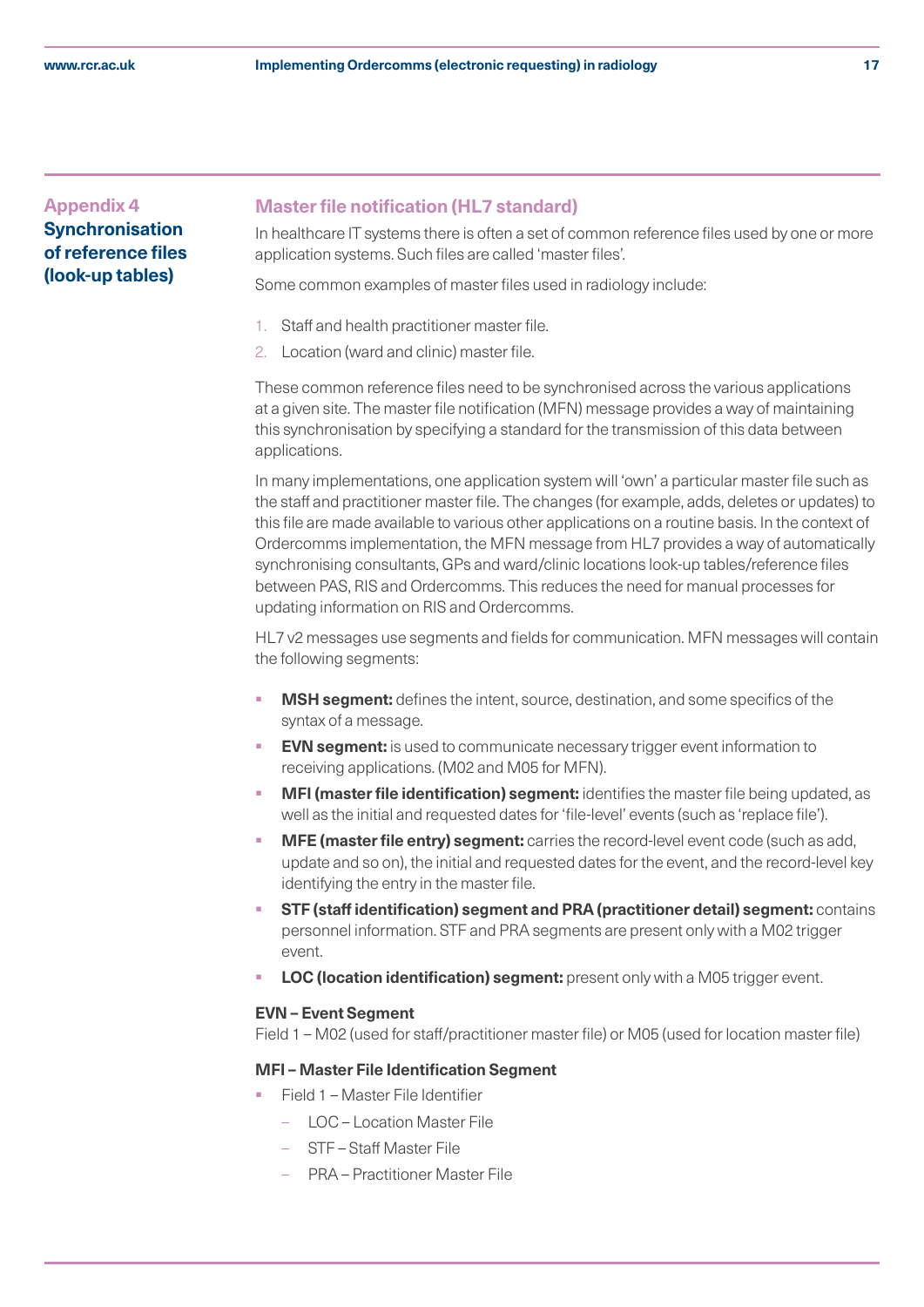- § Field 3 File Level Event Code
	- REP: Replace current version of this master file with the version contained in this message.
	- UPD: Change file records as defined in the record-level event codes for each record that follows.

#### **MFE – Master File Entry Segment**

- Field 1 Trigger Events:
	- MAD: Add record to master file.
	- MDL: Delete record from master file.
	- MUP: Update record for master file.
	- MDC: Deactivate: discontinue using record in master file, but do not delete from database.
	- MAC: Reactivate deactivated record.

#### **STF – Staff Identification Segment**

It identifies personnel referenced by information systems. It will include hospital consultants, GPs, dentists and so on in the context of radiology departments. However, radiographer and departmental staff should also be part of the list, if PAS does hold the full staff record which is synchronised with the electronic staff record (ESR).

- § Field 1 STF
- Field 2 Staff ID Code GMC No, HCPC No etc
- § Field 3 Staff Name
- § Field 7 Active/Inactive
- § Field 8 Department Main Specialty NHS Data Dictionary [www.datadictionary.nhs.uk/attributes/main\\_specialty\\_code.html](https://www.datadictionary.nhs.uk/attributes/main_specialty_code.html)
- § Field 10 Phone No
- § Field 11 Office Address Hospital Site with Institution Name for Hospital Doctors and GP Practice for GPs
- § Field 18 Job Title NHS Data Dictionary Job Role Title [www.datadictionary.nhs.uk/attributes/job\\_role\\_code.html](https://www.datadictionary.nhs.uk/attributes/job_role_code.html)
- § Field 19 Job Code Class Job Role Title Code www.datadictionary.nhs.uk/attributes/job\_role\_code.html

#### **PRA – Practitioner Detail Segment**

The PRA segment adds detailed medical practitioner information to the personnel identified by the STF segment. This would only apply to medical staff (doctors). A PRA segment may optionally follow an STF segment. A PRA segment must always have been preceded by a corresponding STF segment.

- § Field 1 PRA
- § Field 2 Practitioner Group Name and NACS Code for GP Practice or Hospital Institution
- § Field 5 Specialty Main Specialty NHS Data Dictionary www.datadictionary.nhs.uk/attributes/main\_specialty\_code.html
- § Field 6 Practitioner ID Nos GMC number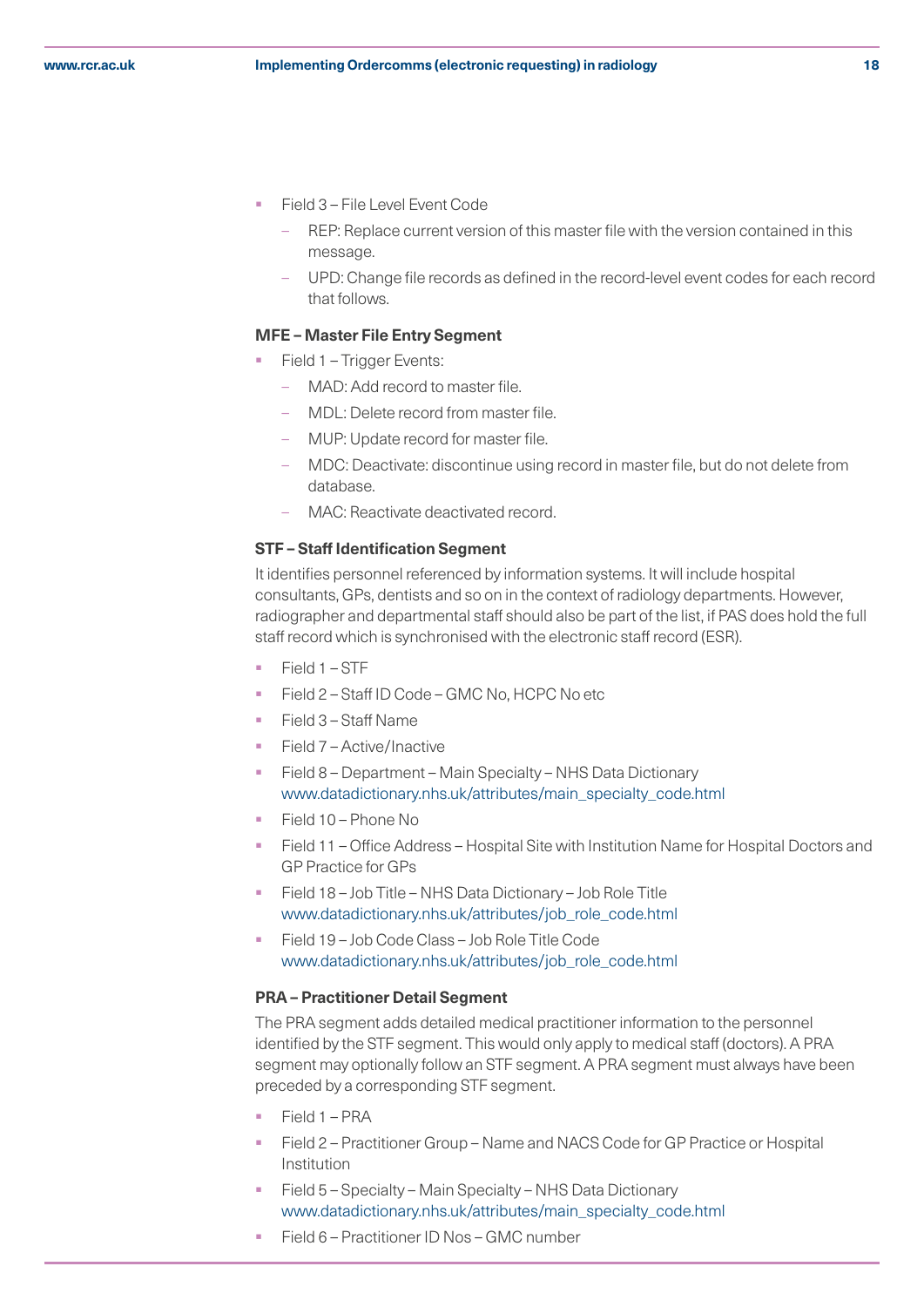#### **LOC – Location Identification Segment**

- Field 1 LOC
- **Field 2 Location Description Free Text Description of Ward, Clinic, Operating Room** or Exam Room
- Field 3 Location Type (R Room/Ward, C Clinic, E Exam Room, O Operating Room)
- Field 4 Organisation Name (Name for Hospital Trust/GP Surgery, Organisation ID NACS Code)
- Field 5 Location Address
- Field 6 Location Phone